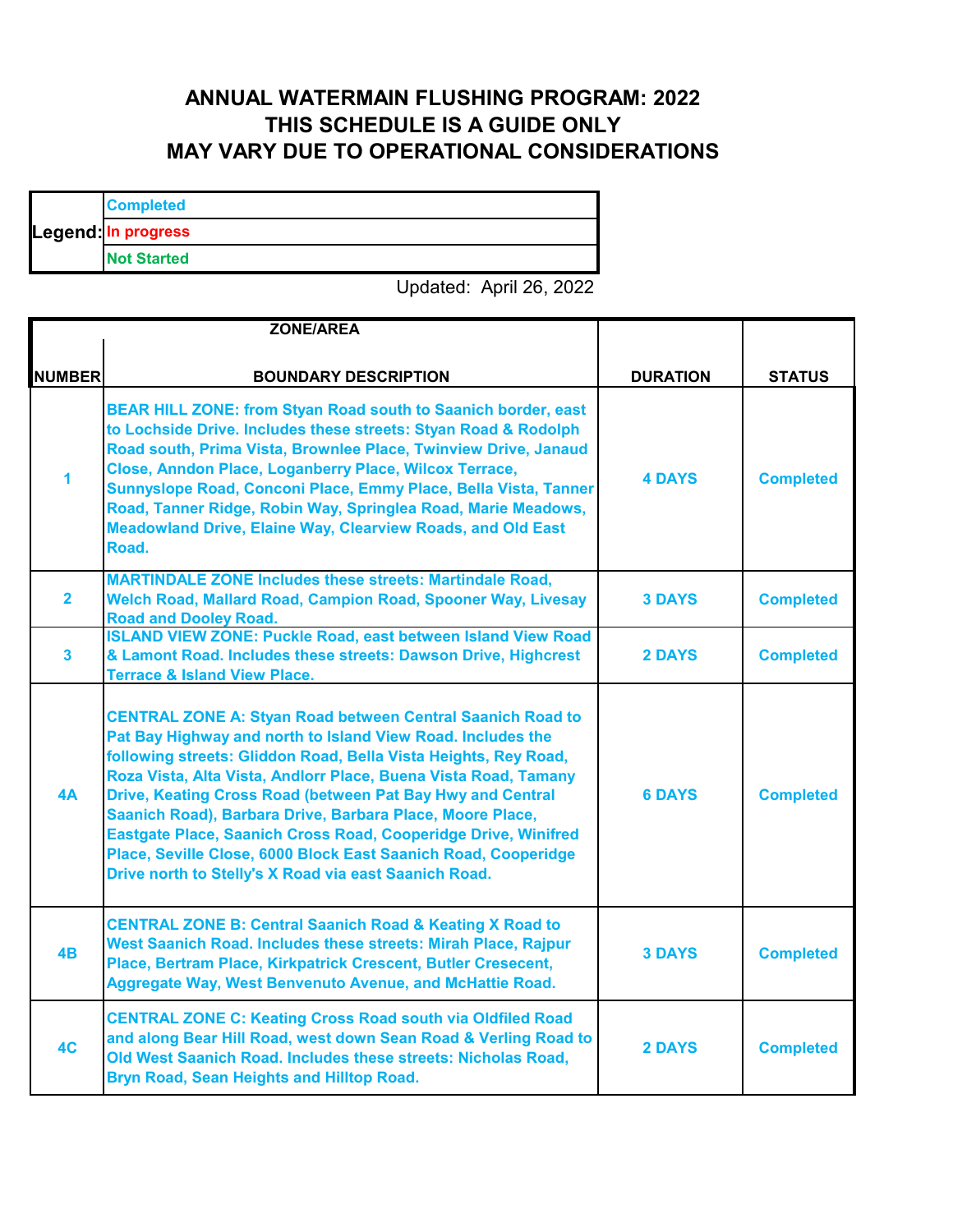| 4D        | <b>CENTRAL ZONE D: Seabrooke Road, west to Ticker Road,</b><br>between Meadowbank Road & Hovey Road. Includes these streets:<br>Highfield Road, Maber Road, Seamount Road, Seamount Close,<br>Seamount Place, Stelly's x Road (between Seabrooke & Tickner),<br>Tomlinson Road, Holm Road, Wallace Drive (between Hovey &<br>Stelly's), White Road and homes off of Tomlinson Road, Hovey<br><b>Road &amp; Prosser Road.</b>                                         | <b>4 DAYS</b> | <b>Completed</b>   |
|-----------|----------------------------------------------------------------------------------------------------------------------------------------------------------------------------------------------------------------------------------------------------------------------------------------------------------------------------------------------------------------------------------------------------------------------------------------------------------------------|---------------|--------------------|
| <b>4E</b> | <b>CENTRAL ZONE E: Skyline Road &amp; Seabroke Road to Veyaness,</b><br>north to Hovey Road. Includes these streets: Skyline Drive, Tiara<br>Close, Walcer Place, Chatwell Drive, Haidey Terrace, Tanlee<br><b>Crescent, Seabrooke Road (from Stelly's to White Road), Veyaness</b><br>& East Saanich (north of Stelly's to Hovey), Veyaness (south from<br><b>Stelly's to Cunnanes Lane).</b>                                                                       | <b>3 DAYS</b> | <b>Completed</b>   |
| 5A        | <b>SAANICHTON LOW ZONE A: East Saanich Road, north from</b><br><b>Wallace Drive to Newman Road, northeast on Wallace Drive to</b><br>North Saanich border. Includes these streets: Polo Park Crescent,<br>Polo Park Close, See Sea Place, Straitsview Road, and Newman<br>Road (between East Saanich & Central Saanich).                                                                                                                                             | <b>2 DAYS</b> | <b>Completed</b>   |
| <b>5B</b> | <b>SAANICHTON LOW ZONE B: East Saanich &amp; Wallace Drive, south</b><br>to Mount Newton Cross Road. Includes these streets: Patterson<br>Road, Mount Newton Cross Road (between East Saanich Road &<br>West Saanich Road), Senanus Drive, Scohon Drive, and<br><b>Trentleman Place.</b>                                                                                                                                                                             | <b>2 DAYS</b> | <b>Completed</b>   |
| 5C        | <b>SAANICHTON LOW ZONE C: Mount Newton Cross Road &amp; Wallace</b><br>Drive, south to Prosser Road and west to Blackglamma Place.<br>Include thse streets: Lisnoe Road, Cultra Road (west of Wallace<br>Drive), Colin Place, Pastel Crescent, Azurene Place, Blackglamma<br>Place, Sigmar Place, and Prosser Road (west of Wallace Drive).                                                                                                                          | <b>2 DAYS</b> | <b>In Progress</b> |
| <b>5D</b> | <b>SAANICHTON LOW ZONE D: Mount Newton Cross Road, south,</b><br>between and including Wallace Drive & East Saahich Road to<br>Prosser Road. Includes these streets: Bruce Gordon Place, Grieve<br>Crescent, Genoa Place, Cultra Avenue (between wallace Drive &<br>East Saanich Road), Genoa Place, Blossom Park Drive, Blackthorn<br><b>Drive &amp; Blackthorn Place.</b>                                                                                          | 1 DAY         | <b>Not Started</b> |
| 6         | <b>SAANICHTON HIGH ZONE: Mount Newton Cross Road from</b><br>Simpson Road west to Larkvale Road and north to Haldon Road.<br>Includes these streets: Simpson Road, Rye Place, Fairmeadow<br>Place, Doney Road, Galbraith Road, Galbraith Crescent, Farrell<br>Crescent, Larkvale Road, Pelter Place, Seaboard Crescent, Jewett<br>Place, Mahon Place, Jeffree Road, Venross Place, East Saanich<br>(north from Jeffree to Haldon), Haldon Road, and Derrinberg Road. | 2 DAY         | <b>Not Started</b> |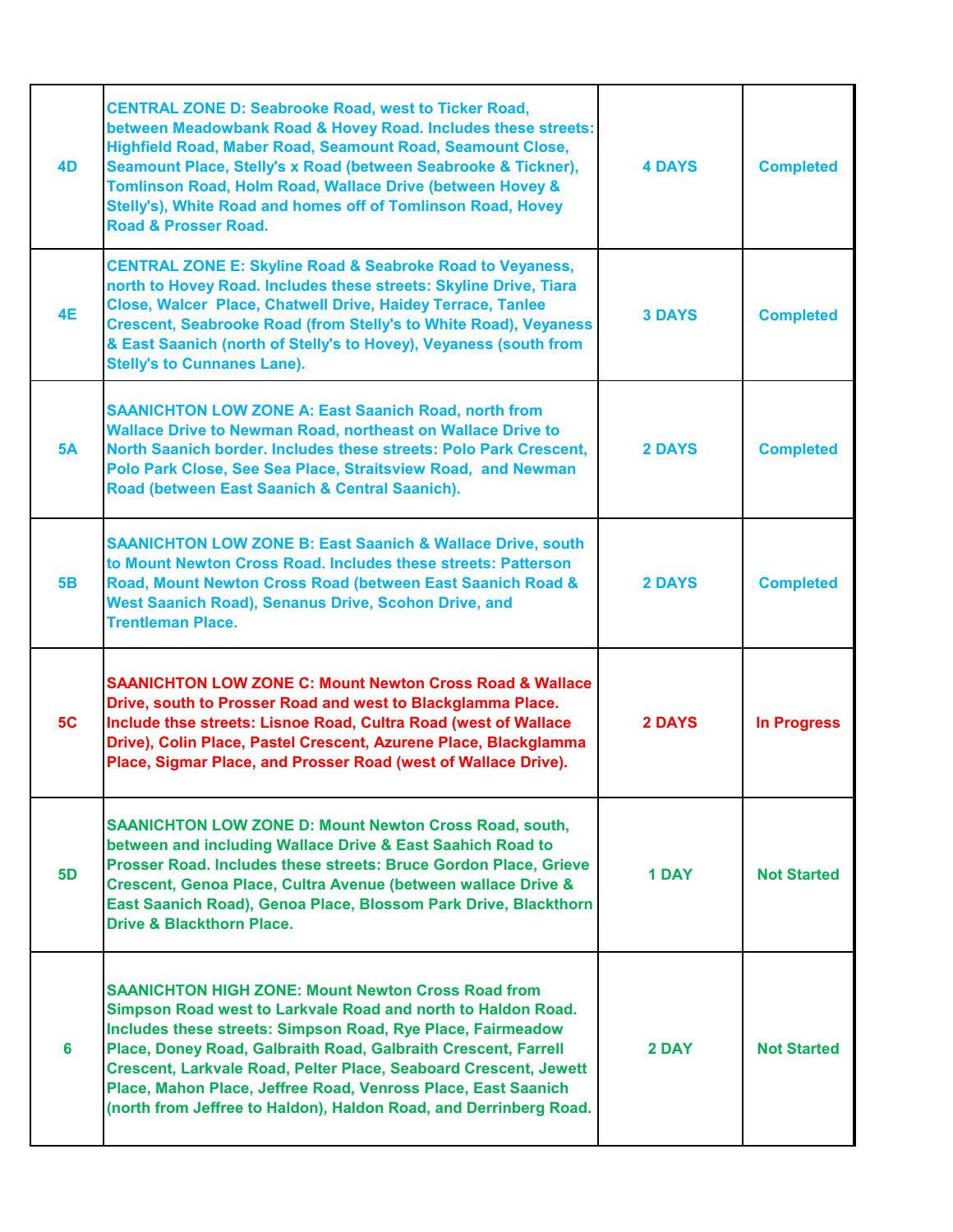| $\overline{7}$  | <b>MOUNT NEWTON: Central Saanich Road to Lochside drive via</b><br>Mount Newton Cross road, north to North Saanich border.<br>Includes these streets: Ferguson Road, Lochside Drive, James<br>Island Road, Turgoose Terrace, Lancelot Drive, Tiffany Place,<br>Arthur Drive, Wakeman Road, Newman Road (east of Lochside<br>Drive), Cascade Avenue, and Mount Saint Michael Road.                                                            | <b>3 DAYS</b>   | <b>Not Started</b> |
|-----------------|----------------------------------------------------------------------------------------------------------------------------------------------------------------------------------------------------------------------------------------------------------------------------------------------------------------------------------------------------------------------------------------------------------------------------------------------|-----------------|--------------------|
| 8               | <b>UPPER DAWSON ZONE: Amwell Drive and Greig Avenue (south to</b><br>Benvenuto Avenue), Garden Gate Drive & Torin Road to Wallace<br>Drive, Wallace Drive & Garden Gate Drive to Benvenuto Avenue.<br>Includes these streets: Northaw Close, Barkway Terrace,<br>Bramfield Place, Trudeau Terrace, Nakini Place, Losana Place,<br>Parsell Place, Elstree Close, and Aston End.                                                               | <b>2.5 DAYS</b> | <b>Not Started</b> |
| 9               | <b>BRENTWOOD HEIGHTS ZONE: Knott Way and Greig Avenue, west</b><br>to Wallace Drive, Wallace Drive and Greig Avenue, south to<br>Benvenuto Avenue, and west to the Ocean. Includes these streets:<br>Lydia Place, Woodward Drive, Woodsview Lane, Woodsview<br>Place, Wendonna Place, Jedora Drive, Brentwood Heights, Sea<br>Drive, Delamere Road, Wallace Drive (west down to Benvenuto<br>Avenue).                                        | <b>3.5 DAYS</b> | <b>Not Started</b> |
| <b>10A</b>      | <b>BRENTWOOD ZONE A: Greig Avenue and Wallace Drive, east to</b><br>Kersey Road, north to Stelly's Cross Road, via west Saanich Road.<br>Includes these streets: Marin Park Close, Marin Park Drive, Carmel<br>Way, Monica Place, Shiner Place, Newton Place, Springside Place,<br>Llanfair Crescent, Pearl Crescent, Josephine Road, Bayside Place,<br>Grilse Lane, Anglers Lane, Hagan Road, and Wallace Drive to<br><b>Marchant Road.</b> | <b>3 DAYS</b>   | <b>Not Started</b> |
| 10B             | <b>BRENTWOOD ZONE B: Wallace Drive &amp; Sluggett Road, south to</b><br><b>Marchant Road to Brentwood Drive.Includes these streets:</b><br>Brywood Court, Vic Place, Con-Ada Road, Peggy Anne Crescent<br>and Paconla Place.                                                                                                                                                                                                                 | <b>1 DAY</b>    | <b>Not Started</b> |
| 10C             | BRENTWOOD ZONE C: West Saanich & Marchant Road, north &<br>east on Wallace. Includes these streets: Le Burel Place, Tamarin<br>Place, Bickstan Place, Silverdale Road.                                                                                                                                                                                                                                                                       | <b>1 DAY</b>    | <b>Not Started</b> |
| 10 <sub>D</sub> | <b>BRENTWOOD ZONE D: Clarke Road, south to Slugget Road.</b><br>Includes these streets: Lucille Drive, Parkway Drive, Clarke Road<br>(south to Sluggett Road) and Damelart Way.                                                                                                                                                                                                                                                              | <b>2.5 DAYS</b> | <b>Not Started</b> |
| <b>10E</b>      | BRENTWOOD ZONE E: Verdier Ave., West Saanich to Hagan Rd.,<br>Stelly's Cross Rd., Early Place to West Saanich Rd. West Saanich<br>Rd., Stelly's Cross Rd. to Verdier Ave. Includes these streets: Holly<br>Park Rd., Dignan Rd., Enid Pl., Tantalon Pl., Meadowlark Ln. and<br>Early PI.                                                                                                                                                     | <b>2 DAYS</b>   | <b>Not Started</b> |